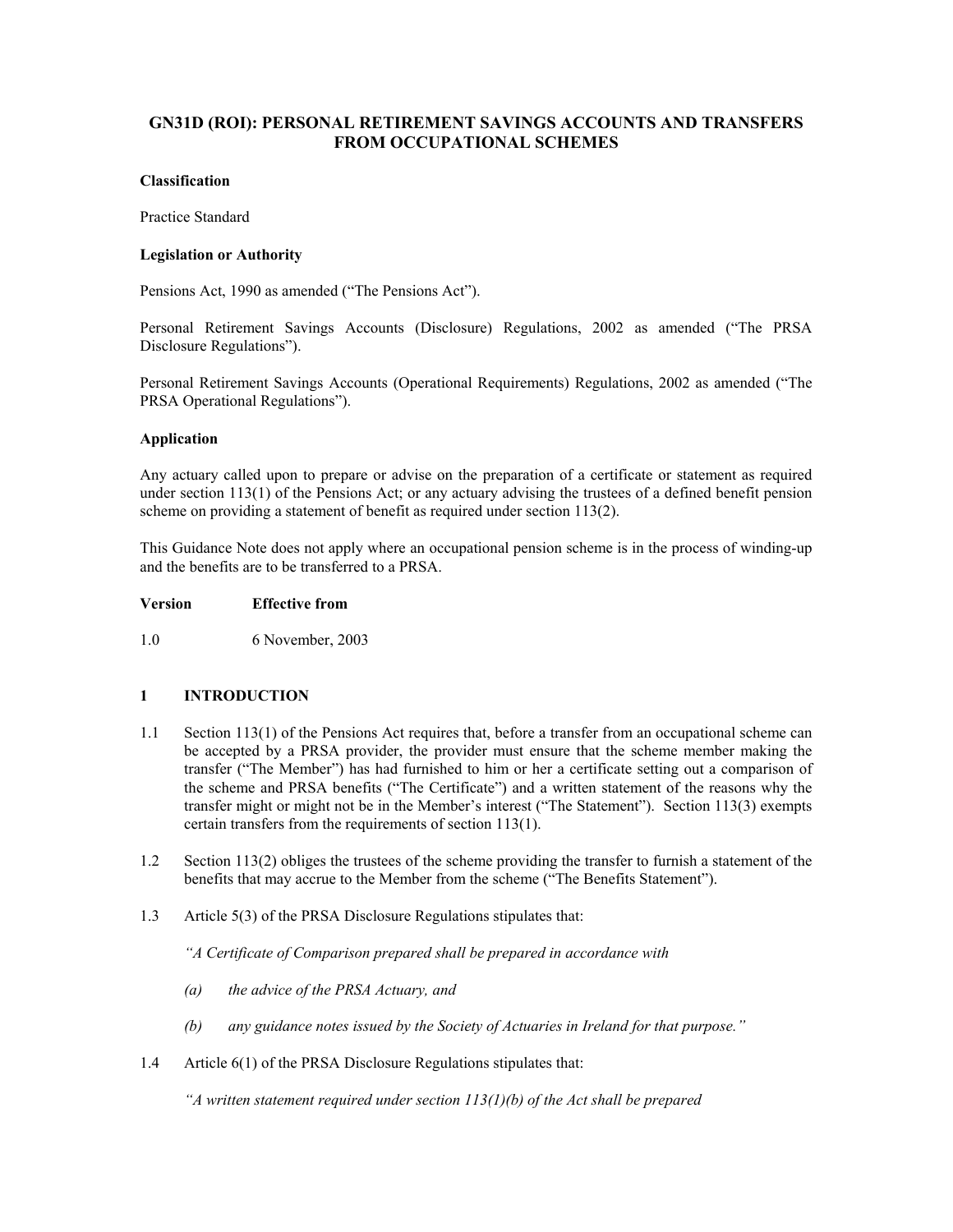- *(a) on the basis of the rules set out in Schedule E,*
- *(b) in accordance with the advice of the PRSA Actuary, and*
- *(c) in accordance with any guidance notes issued by the Society of Actuaries in Ireland for that purpose."*
- 1.5 Article 6(2) of the PRSA Disclosure Regulations stipulates that:

 *"A statement of benefits required under section 113(2) of the Act shall be prepared in accordance with* 

- *(a) the advice of the scheme actuary in the case of a defined benefit scheme, and*
- *(b) any guidance notes issued by the Society of Actuaries in Ireland for that purpose."*
- 1.6 Article 9 of the PRSA Operational Regulations requires that a determination made by the PRSA Actuary pursuant to Section 119(1) of the Pensions Act and a declaration furnished by the PRSA provider to the PRSA Actuary shall both be submitted to the Pensions Board within two months of the end of each financial year.

 The PRSA Actuary's determination is required to state *"if such be the case, that the advice given by the PRSA actuary and any guidance notes issued by the Society of Actuaries in Ireland pursuant to the provisions of the Act and regulations made under the Act have been complied with by the PRSA provider subject to any qualifications, amplifications or explanations in relation to that advice as the PRSA actuary considers appropriate"*.

 The PRSA provider's declaration is required to state *"if such be the case, that all information requested by the PRSA actuary for the purpose of making his determination in accordance with subarticle (1) has been provided to the PRSA actuary and is accurate"* and the PRSA provider is required to include in the declaration *"such qualifications, amplifications or explanations as the PRSA provider considers appropriate"*.

1.7 While the information contained in Certificates and Statements issued pursuant to Section 113(1) of the Pensions Act is ultimately the responsibility of the PRSA provider or an intermediary acting on the provider's behalf, the PRSA Disclosure Regulations require a PRSA provider or the intermediary acting on the provider's behalf to have regard to any guidance notes issued by the Society of Actuaries in Ireland, and the advice of the PRSA Actuary.

 This Guidance Note constitutes the guidance relating to Certificates and Statements issued pursuant to Section 113(1) of the Pensions Act issued by the Society of Actuaries in Ireland referred to in the PRSA Disclosure Regulations.

1.8 While the information contained in Benefit Statements issued pursuant to Section 113(2) of the Pensions Act is ultimately the responsibility of the trustees of the scheme providing the transfer, the PRSA Disclosure Regulations require the trustees of the scheme providing the transfer to have regard to any guidance notes issued by the Society of Actuaries in Ireland, as well as the advice of the Scheme Actuary in the case of a defined benefit scheme.

 This Guidance Note constitutes the guidance relating to Benefit Statements issued pursuant to Section 113(2) of the Pensions Act issued by the Society of Actuaries in Ireland referred to in the PRSA Disclosure Regulations.

1.9 The Pensions Board, under the aegis of the Minister for Social and Family Affairs, has responsibility in law for the operation of the Pensions Act. An actuary must therefore, subject to the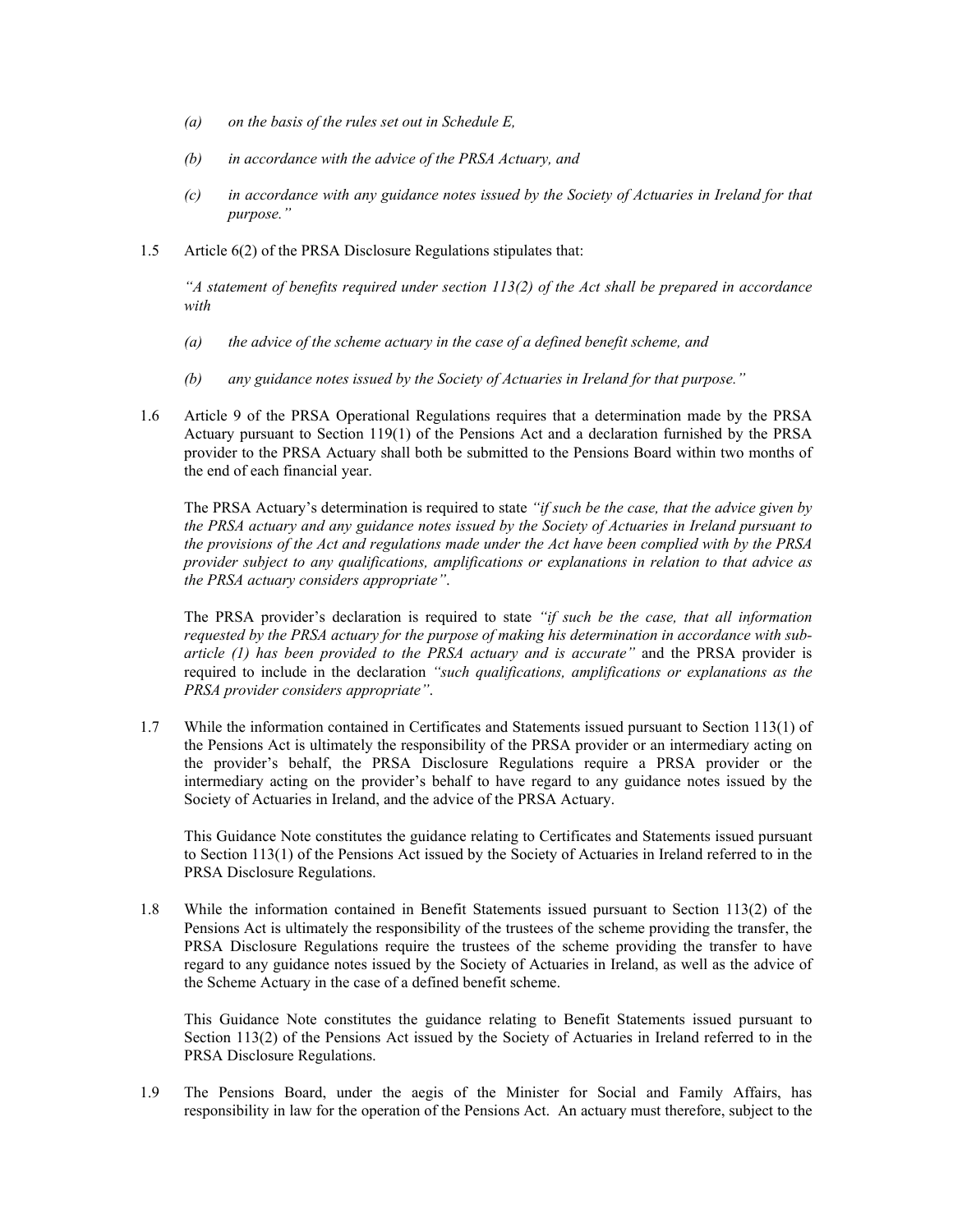request or consent of the PRSA provider, intermediary, or the trustees of the scheme providing the transfer, as appropriate, be prepared to explain and justify to the Pensions Board the advice given which underlies Certificates and Statements issued pursuant to Section 113(1) of the Pensions Act or Benefit Statements issued pursuant to Section  $113(2)$  of the Pensions Act.

1.10 Throughout this Guidance Note, the scheme from which the Member is considering making a transfer will be called the Scheme, and the PRSA contract into which the transfer is being considered will be referred to as the PRSA.

## **2. PURPOSE OF THE GUIDANCE**

The Guidance Note has regard to the objective of the Certificate and Statement, which is to provide the Member with a comparison of the potential benefits from the Scheme and the PRSA which is fair, clear and not misleading. Nothing in this Guidance Note is intended to limit the information that can be provided to the Member.

## **3. BASIS OF CALCULATIONS**

- 3.1 The assumptions underlying the projection of benefits in the Benefits Statement and the Certificate must be consistent with each other.
- 3.2 Where it is necessary to make assumptions about the rate of change in consumer prices or the rate of change in future earnings, the rates specified in the most recent version of Guidance Note 31A(ROI) must be used.
- 3.3 Where it is necessary to make assumptions about the rate of future investment return, the following assumptions must be made:
	- 3.3.1 The projected retirement benefits must be calculated allowing for the monthly timing of contribution receipts, investment growth, deductions to cover expenses and charges and deductions for the cost of protection benefits.
	- 3.3.2 The rate of investment return (before deduction of all anticipated charges) used in the Certificate and, where necessary, in the Benefits Statement must be as specified in the most recent version of Guidance Note 31A(ROI).
	- 3.3.3 It can be assumed that investment return is achieved after:
		- meeting the costs of buying and selling investments, including stamp duty, to the extent that these are the arm's length costs actually disbursed;
		- meeting the arm's length cost of routine property maintenance, including property valuation fees and rent collection.
	- 3.3.4 The following costs must not be regarded as implicit in the investment return:
		- costs of buying and selling investments or maintaining properties which are in excess of what could be negotiated on an arm's length basis;
		- bulk discounts on stockbroker commissions which are retained for the company's own account;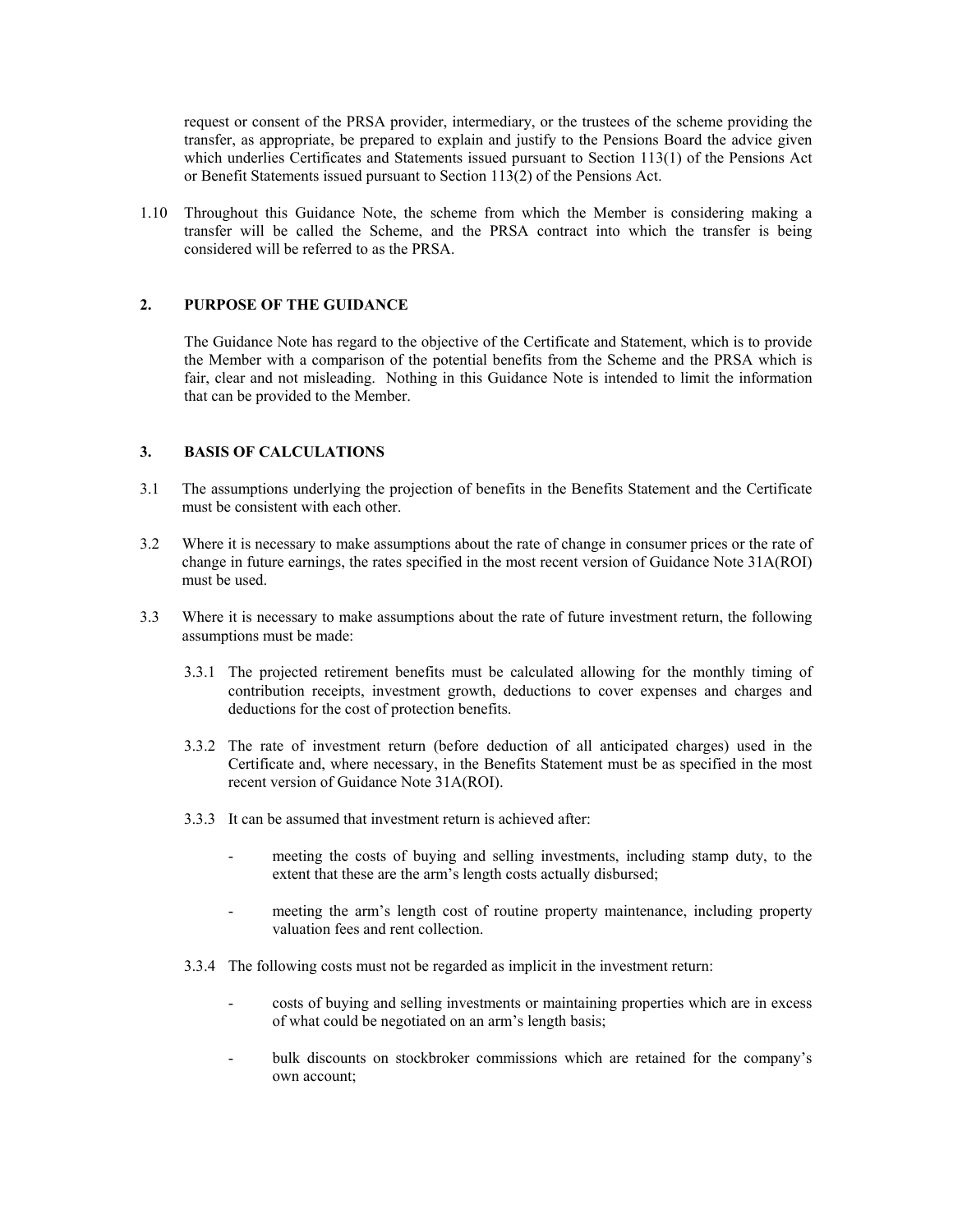- the costs of investment management; or
- any other costs defined as charges in section 91 of the Pensions Act.

This list must not be regarded as exhaustive.

- 3.3.5 The pre-retirement rate of investment return assumed in projecting the PRSA retirement benefits (before deduction of all anticipated charges) must equal that used in the projection of defined contribution benefits unless there is specific evidence that the asset mix will be changed. Appropriate allowance must be made for the effect of any differences in the deduction of charges from the investment return between the Scheme and the PRSA.
- 3.4 Projections of retirement benefits in the Benefits Statement or the Certificate, whether in cash or annuity form, must show the equivalent figures in present day values by deflating the illustrated figures at the rate specified in the most recent version of Guidance Note 31A(ROI).
	- 3.4.1 Where contribution increases are provided in the Scheme, the effect of these must be reflected in Benefits Statement on the basis of best estimates of the determinant of the increases which are consistent with the assumed investment return.
	- 3.4.2 The Benefits Statement must reflect the current charging basis for expenses, unless there is reason to believe that this will increase in the course of the policy. In particular, any anticipated systematic adjustment in charges to reflect inflation of expenses must be allowed for, using, where necessary, assumptions about the rate of change in consumer prices or the rate of change in general earnings determined in accordance with the provisions of Paragraph 3.2. Reduction in charges must not be anticipated, unless these are contractually guaranteed.
	- 3.4.3 Where the Scheme or PRSA invests in life assurance or other financial products it will be necessary to 'look through' to ensure that all charges and expenses, both implicit and explicit, which the Member will bear are included.
	- 3.4.4 The retirement benefits contribution for some defined contribution schemes is calculated as a gross contribution less the cost of specified risk benefits. In calculating the net retirement contribution, the current charging basis for risk benefits must be used, unless there is reason to believe that the actual charging basis until the Member's Normal Retirement Age will be higher than that currently applicable.
- 3.5 In projecting the retirement benefits on with profits contracts, the assumed split between future annual bonuses and terminal bonuses may affect projections. This split must be reasonable and justifiable, taking into account the current split and the assumed future investment return. In particular, if a terminal bonus is added, it would not normally be appropriate to assume that there would be no terminal bonus in the future at any of the assumed rates of investment return.
- 3.6 In all cases, it is a requirement to illustrate an initial annual pension amount in the Benefits Statement and Certificate. Where it is necessary to make assumptions about the amount of pension that can be purchased at retirement, the assumptions for the post-retirement rate of investment return, the initial rate of mortality and the provision for improving mortality must be as specified in the most recent version of Guidance Note 31A(ROI).

### **4. BENEFITS STATEMENT**

4.1 The Benefits Statement provided by the trustees of the scheme must be in the form set out in Appendix A.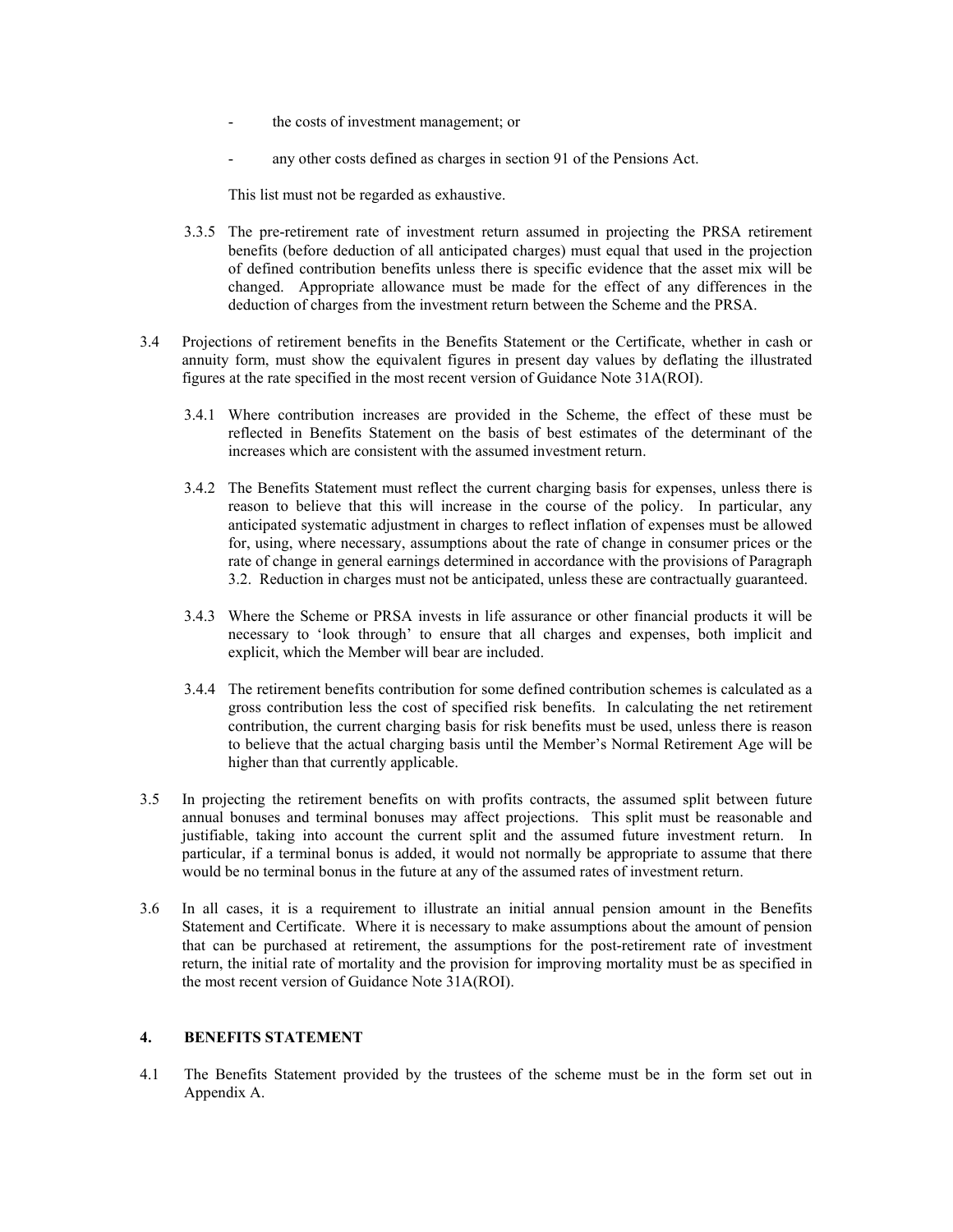- 4.2 The purpose of the Benefits Statement is to provide sufficient information to enable a clear and fair comparison to be made between the benefits provided by the Scheme and the PRSA. If the trustees believe that providing the statement in this form may be misleading, they must provide such additional information as they consider necessary to illustrate the Scheme benefits adequately. If they believe that there is further information that may be relevant to the comparison, they must provide this information in addition to the Benefits Statement.
- 4.3 Where the administration of the Scheme is not under the day to day control of the trustees, but has been delegated by the trustees to a third party administration or insurance provider, it will normally be the practice for administrator to prepare the Benefits Statement. In these circumstances, the trustees must get written confirmation that the statement has been prepared in accordance with this Guidance Note.
- 4.4 The Benefits Statement must be prepared on the basis of the most likely future membership status of the Member, which will not always be the same as the current status. If the Member is currently a contributing member but is likely to become a deferred member irrespective of whether contributions will be made to a PRSA, the Benefits Statement must be prepared assuming paid-up status.
- 4.4 In completing the Benefits Statement, the following assumptions must be made:
	- 4.4.1 The Normal Retirement Date is the earliest date at which the member can retire without the employers' consent and, in the case of a defined benefit scheme, without any actuarial reduction. Except in the case of an occupation for which earlier normal retirement is permitted, the Normal Retirement Age has a minimum of 60 years.
	- 4.4.2 Where a defined contribution scheme does not oblige a member to provide a reversionary spouse's or dependants' pension in retirement, a single life retirement pension must be calculated. Where the scheme does provide spouse's or dependant's pension, the projected retirement benefits must include the cost of such benefits. If the marital status and/or number of dependants of the Member is not reliably known by the trustees, they must assume that the Member is married with two dependent children.
	- 4.4.3 Where a lump sum commutation of some or all of the Member's pension is calculated, the current basis of such commutations must be used. Where the rules of the scheme provide for a lump sum at retirement which can be converted into an equivalent pension, the pension must be calculated assuming the current basis of conversion. Where such commutation or conversion is not permitted under the rules of the Scheme, the reduced or full pensions must be left blank as appropriate, and a note included to this effect.
	- 4.4.4 Where the Member is currently making additional voluntary contributions to the Scheme, those contributions must be assumed to continue as a constant proportion of gross earnings.
	- 4.4.5 For a defined contribution scheme, unless the rules of the scheme specify the pension to be provided, the projected pension must assume a five year guarantee period and an annual rate of increase of 3%.
	- 4.4.6 Where the scheme benefits are partially defined benefit and partially defined contribution (for instance in the case of a defined benefit scheme with a defined contribution additional voluntary contribution benefit), the defined benefit and defined contribution benefit projections must both be calculated. Where a scheme benefits are calculated as the greater of two benefits (for example a defined benefit scheme with a defined contribution underpin), the greater projected benefit must be illustrated, and a note of the alternative benefit included.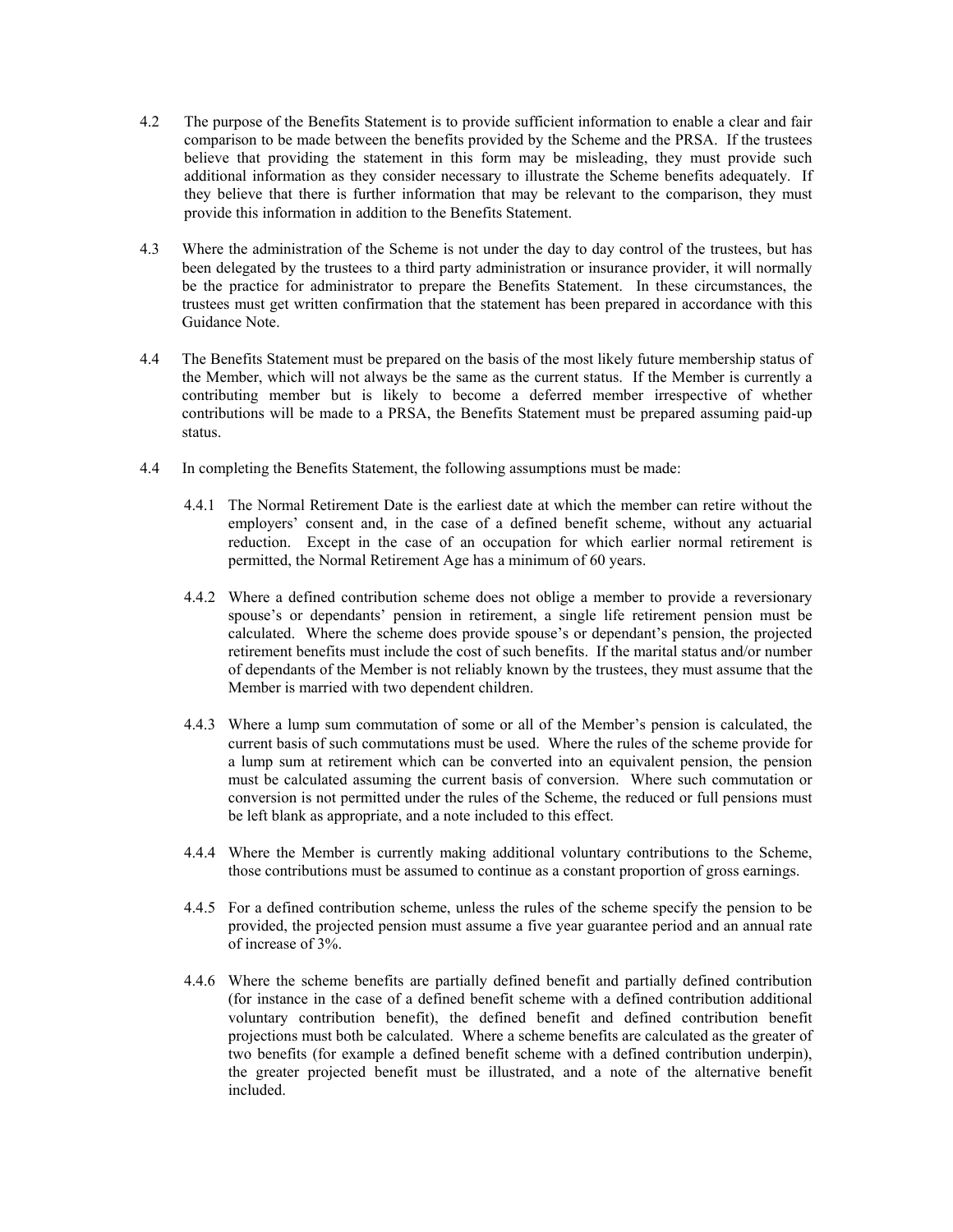# **5. CERTIFICATE OF COMPARISON**

- 5.1 The Certificate must include the information and be in the form set out in Schedule D of the PRSA Disclosure Regulations.
- 5.2 The table of benefits required under section 1(c) of part 1 of Schedule E must include the information provided by the Scheme in the Benefits Statement.
- 5.3 The PRSA benefits information required under section 1(c) of part 1 of Schedule E must be in the form set out in Appendix B. If the PRSA provider believes that providing the statement in this form may be misleading, the PRSA provider must provide such additional information as it considers necessary to illustrate the Scheme benefits adequately.
- 5.4 In preparing the Certificate, the PRSA provider must assume the following:
	- 5.4.1 The transfer value paid into the PRSA at the start of the projection must be equal to the Member's transfer value from the Scheme at that date.
	- 5.4.2 Where the Benefits Statement is prepared on the basis that the Member is a deferred member of the Scheme, the Certificate must assume no contributions to the PRSA other than the transfer value.
	- 5.4.3 The contribution rate on the PRSA will not necessarily be equivalent to the contribution rate on the Scheme. The contribution rate assumed on the PRSA must be a best estimate of the contributions expected under the PRSA.
- 5.5 The PRSA provider must illustrate the pension that can be purchased with the Member's retirement account on the PRSA. The PRSA provider must make the following assumptions in the calculation of the annuity rate:
	- 5.5.1 The annuity rates must replicate the spouse's and dependants' pension assumed in the Benefits Statement. The rates must also replicate, where reasonable, the features of the annuity available under the Scheme  $(e.g.,$  guaranteed period, etc.). Where the pension benefits provided under the Scheme are unlikely to be easily replicated in practice (e.g. a pension increasing at the rate of inflation or in accordance with an employer salary scale) the pension projected in the Certificate must be based on a best estimate of the economic value of the benefit, and must not take account of any additional cost arising from the difficulty of matching such a benefit.
	- 5.5.2 The annuity rate must reflect the Member's details as far as they are known. Where spouse's and dependants' pensions are to be provided, the annuity rate must be based on the Member's current marital status, which must be recorded in the Certificate of Comparison.
- 5.6 In the case where the Scheme is a Defined Benefit Scheme that makes discretionary increases on pensions in payment, the Certificate must show two pension amounts:
	- (i) The pension that could be purchased with the retirement account, if the pension is level, and
	- (ii) The pension that could be purchased with the retirement account, if the pension is escalating at 3% per annum.
- 5.7 If benefits are assumed to commence in less than one year, then the pensions that could be purchased under the Scheme and the PRSA must be included in the Certificate of Comparison. For a Defined Contribution Scheme and a PRSA, the annuity rate must be based on current rates available in the market, instead of the assumptions outlined in Paragraph 3.6. The source of the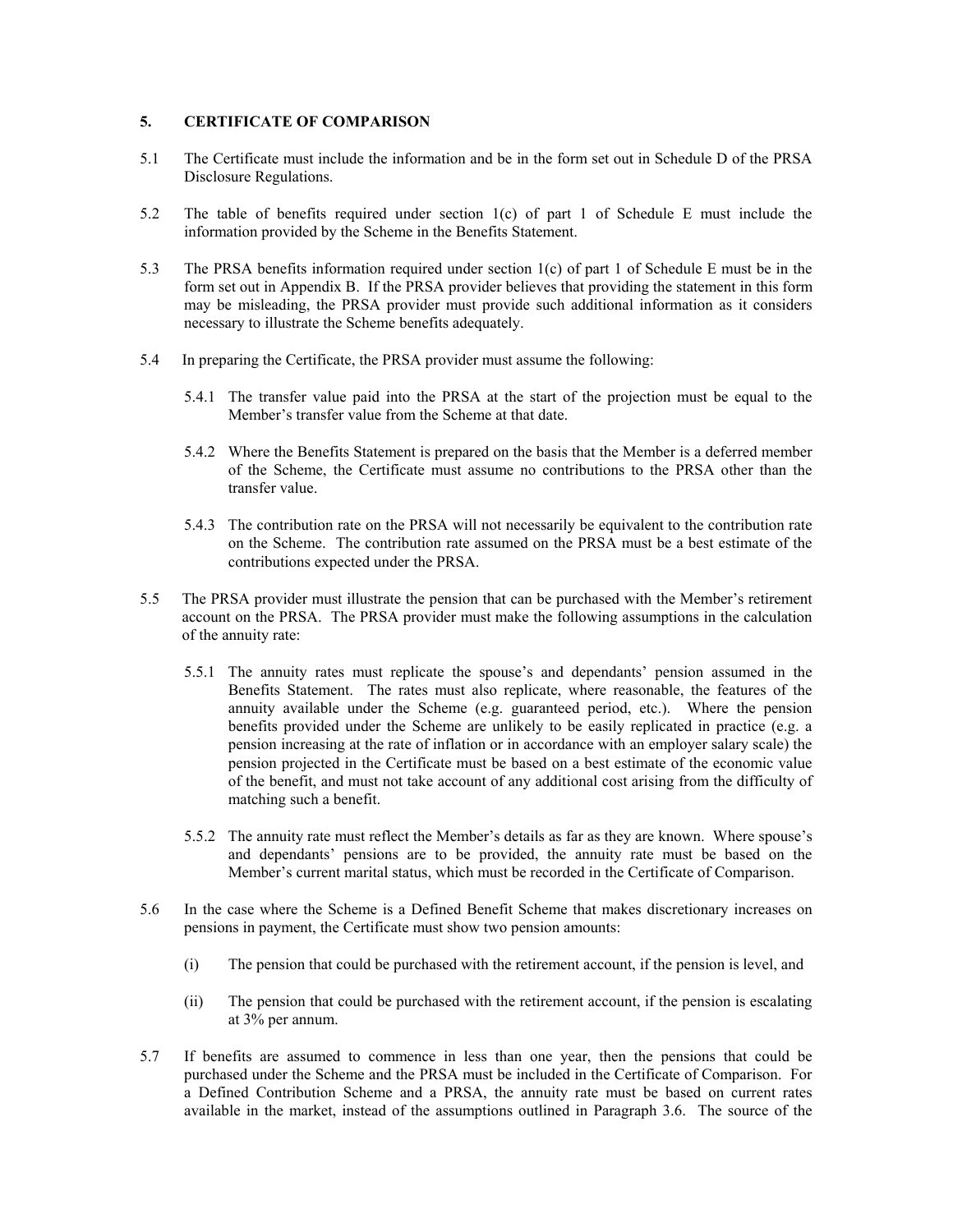annuity rate must be recorded in the Certificate of Comparison.

## **6. STATEMENT OF REASONS**

- 6.1 The purpose of the Statement is to draw the attention of the Member to significant issues which he or she must consider before deciding whether to transfer from the Scheme to a PRSA. It is not a requirement to recommend a particular course of action.
- 6.2 The Statement must give due weight to the factors which, in the opinion of the Actuary, must be considered. The Statement must not favour one or other course of action by the overemphasis, minimising or exclusion of any issue.
- 6.3 The Member must not be assumed to be financially knowledgeable unless there are clear reasons to assume otherwise. Taking account of the background of the Member, the statement must be clear, unambiguous, and free of inappropriate jargon.
- 6.4 The Statement must include all issues which the Member must reasonably consider before making a decision.
- 6.5 The Statement is not required to refer to all differences between the Scheme and the PRSA if they are not material.
- 6.6 The Statement must include reference to all factors listed in part 3 of Schedule E of the PRSA Disclosure Regulations unless there is no material difference in this respect between the Scheme and the PRSA or the provision does not apply to either the Scheme or the PRSA.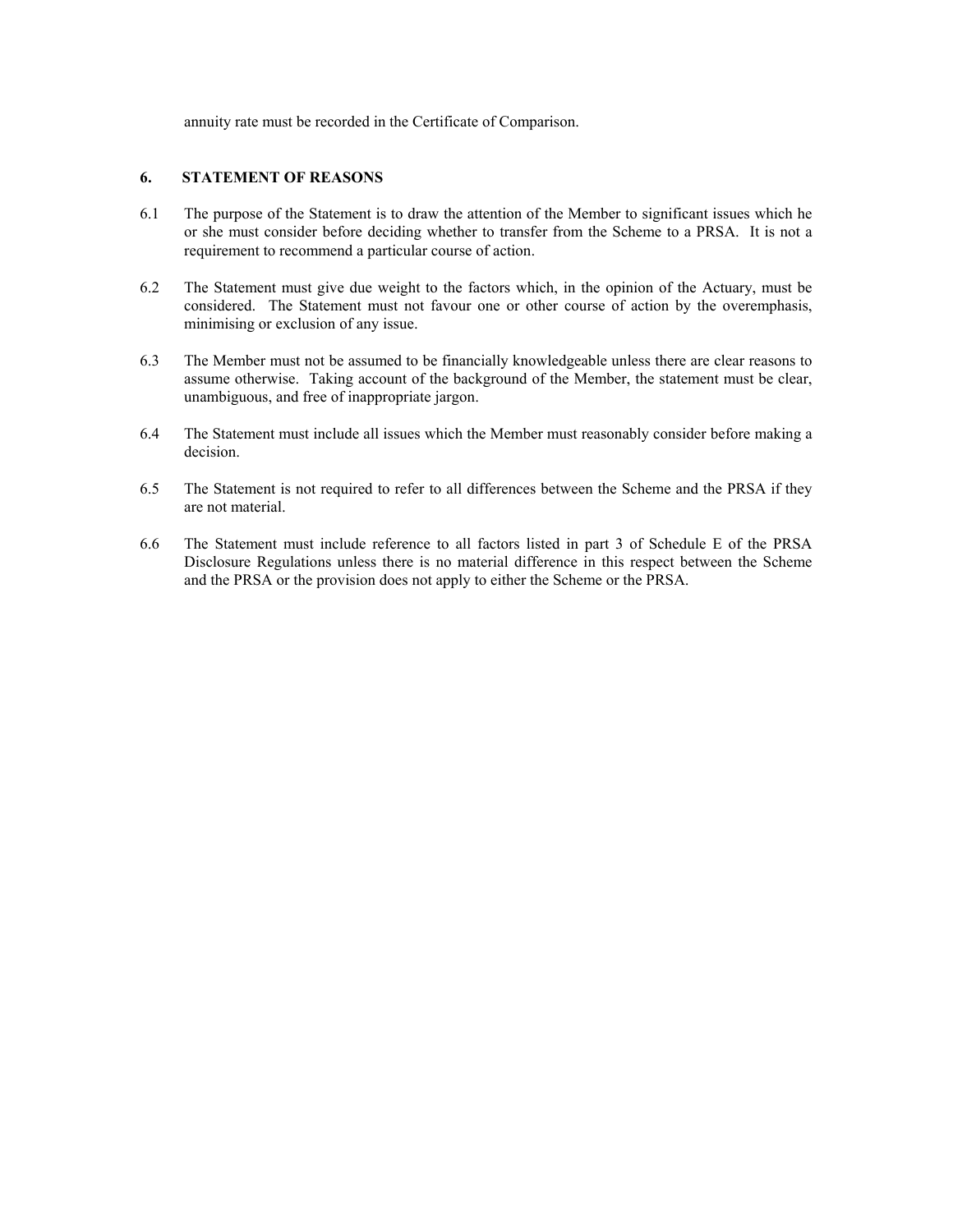## **APPENDIX A – Benefits Statement**

Trustees of occupational pension schemes must supply the following information to the person(s) preparing certificates under Section 113.

### **General Information**

Date of calculation

Full name of the scheme

Normal Retirement Date Assumed

### **Member Information**

Name

Sex

Marital/dependants' status

Date of birth

Salary

### **Defined Benefit Pension Schemes**

*Projected Benefits at Normal Retirement Age* 

Member's pension

Spouse's/dependants' pension

Lump sum option and reduced member's pension

Member contribution rate:

- Current member contribution rate (excluding additional voluntary contributions)
- **Member contribution rate under the Scheme rules**
- Current member's additional voluntary contribution rate

### *Benefits upon Early Retirement*

The trustees must provide details on the early retirement available to the member. Where such retirement is not subject to a reduction for early payment, the trustees must show the projected benefit at the earliest age at which no such reduction applies and indicate whether such retirement is subject to the consent of the trustees, the company or both. Alternatively, the trustees must provide information on the benefits available to the member at the earliest age before Normal Retirement Age at which they may retire of their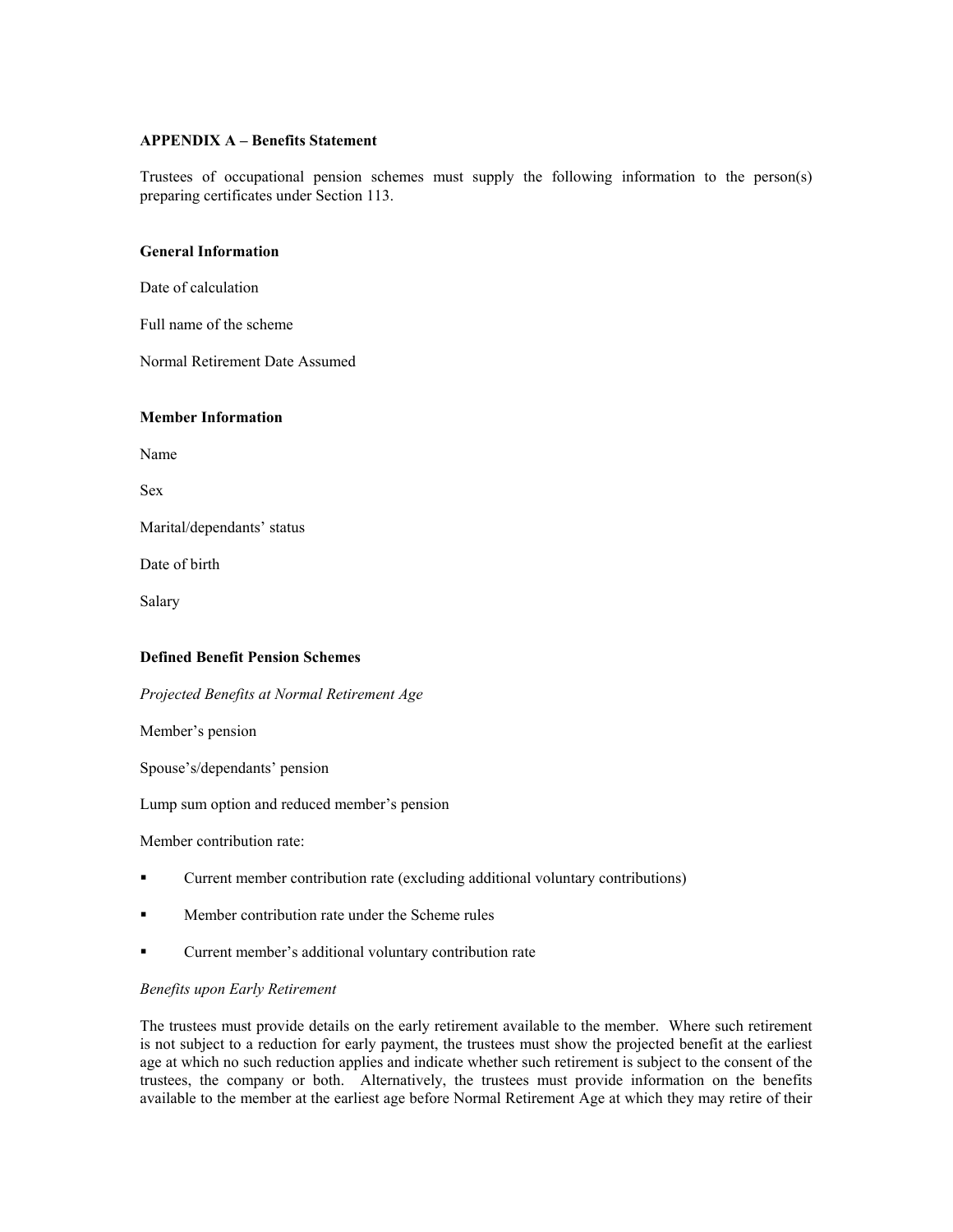own accord. In all other circumstances, the trustees must assume the member would retire 5 years before Normal Retirement Age. In particular, the trustees must provide the following:

Age at early retirement

Is trustee and/or company consent required for retirement?

Member's pension

Spouse's/dependants' pension

Lump sum option and reduced member's pension

The trustees must also provide this information assuming the member left service due to permanent illhealth the day after the date of calculation.

*Pension payment information* 

Pension guarantee period.

Rate of increase in pensions (if guaranteed)

Rate of discretionary increase for each of the last five years.

*Benefits on death* 

The trustees must provide the following information on the benefits available under the Scheme were the member to die on the day after the date of calculation and assuming no change to current membership status:

Refund of any contributions

Lump sum benefit payable

Spouse's and/or dependants' pensions payable

Children's pensions payable

*Benefits on leaving service* 

The trustees must provide the following information assuming the member left service on the day after the date of calculation:

Deferred member's pension at Normal Retirement Date

Deferred spouse's/dependants' pension

Transfer value payable in lieu of deferred pension

Any reductions in the transfer value applied under the Pensions Act 1990 or the Social Welfare Act 2003

## **Defined Contribution Pension Schemes**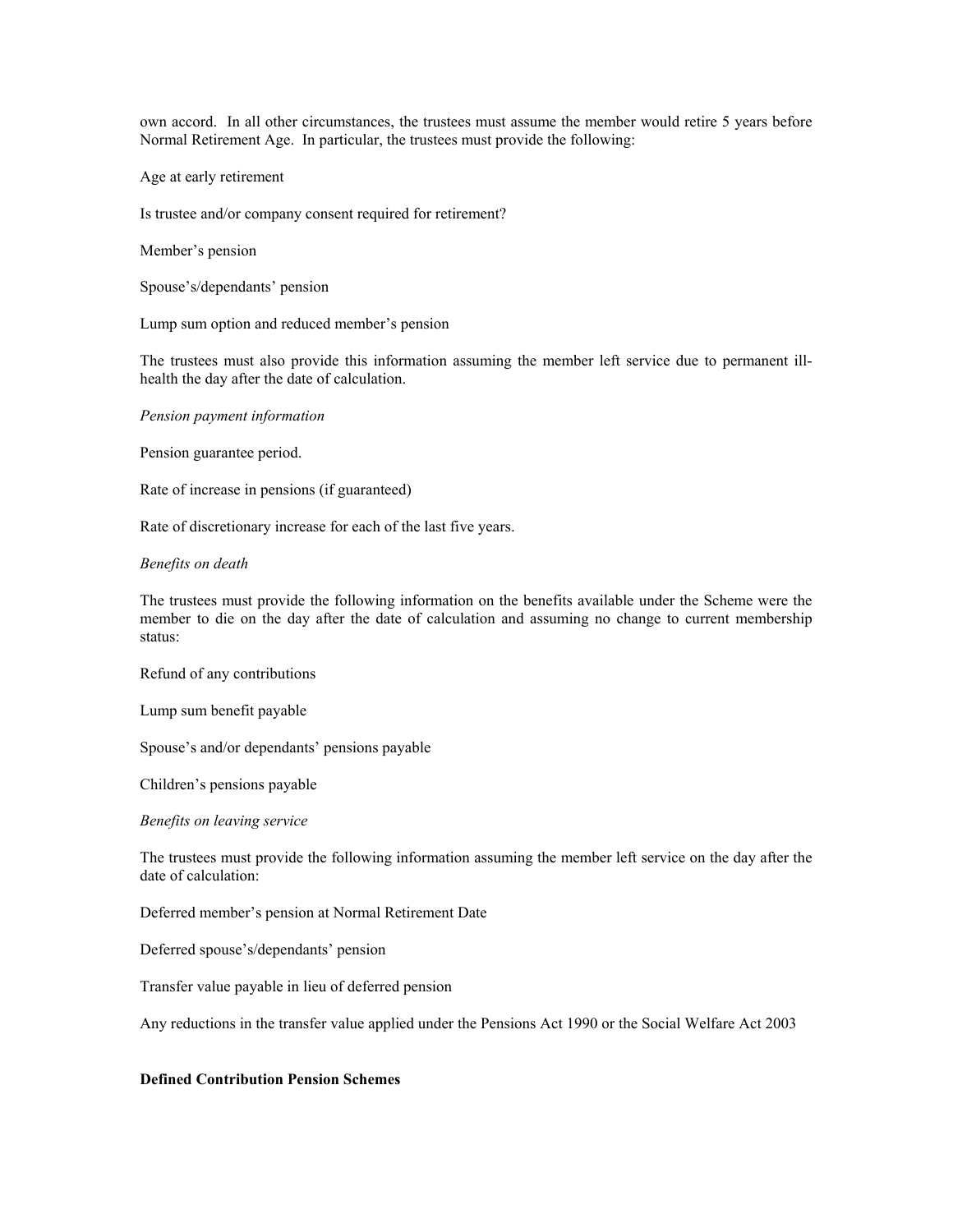Rate of investment return assumed

*Projected Benefits at Normal Retirement Age* 

Member's pension

Spouse's/dependants' pension

Lump sum option and reduced member's pension

Member contribution rate:

- Current member contribution rate (excluding additional voluntary contributions)
- **Current employer contribution rate**
- Current member's additional voluntary contribution rate
- Details of any increases in employer and/or employee contribution rates under the rules of the Scheme

#### *Benefits upon Early Retirement*

The trustees must show the projected benefit available to the member at the earliest age before Normal Retirement Age at which they may retire of their own accord without requiring employer or trustee consent. If consent is always required, the trustees must assume the member would retire 5 years before Normal Retirement Age.

Age at early retirement

Is trustee and/or company consent required for retirement?

Member's pension

Spouse's/dependants' pension

Lump sum option and reduced member's pension

The trustees must also provide this information assuming the member left service due to permanent illhealth the day after the date of calculation.

## *Pension payment information*

Pension guarantee period.

Rate of increase in pension

The trustees must also provide this information assuming the member left service due to permanent illhealth the day after the date of calculation.

#### *Benefits on death*

The trustees must provide the following information on the benefits available under the Scheme were the member to die on the day after the date of calculation and assuming no change to current membership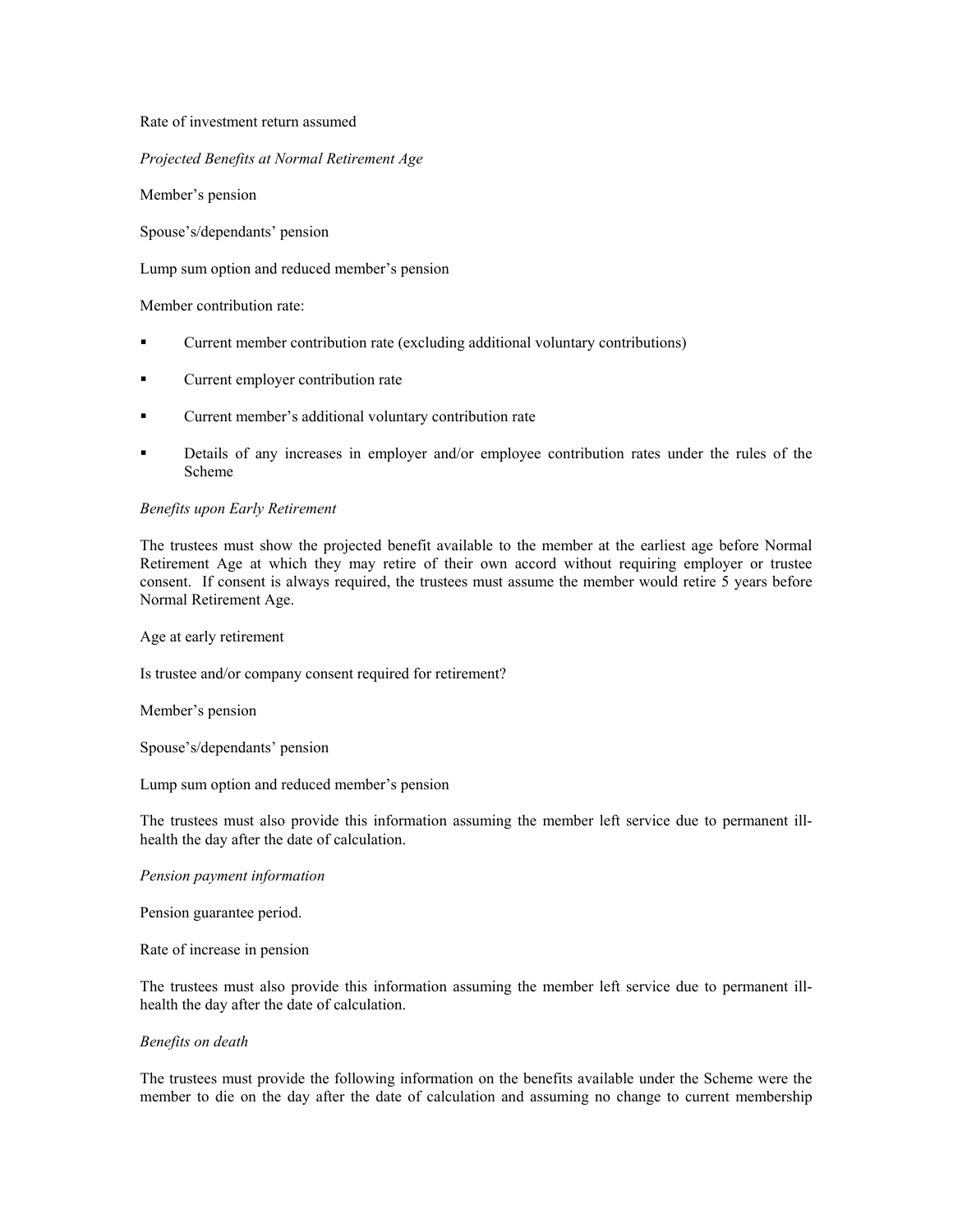status:

Refund of any contributions

Lump sum benefit payable

Spouse's and/or dependants' pensions payable

Children's pensions payable

*Benefits on leaving service* 

The trustees must provide the following information assuming the member left service on the day after the date of calculation:

Transfer value payable

*General information* 

Any investment choices available to the member

Any guarantees or bonuses attaching to investment choices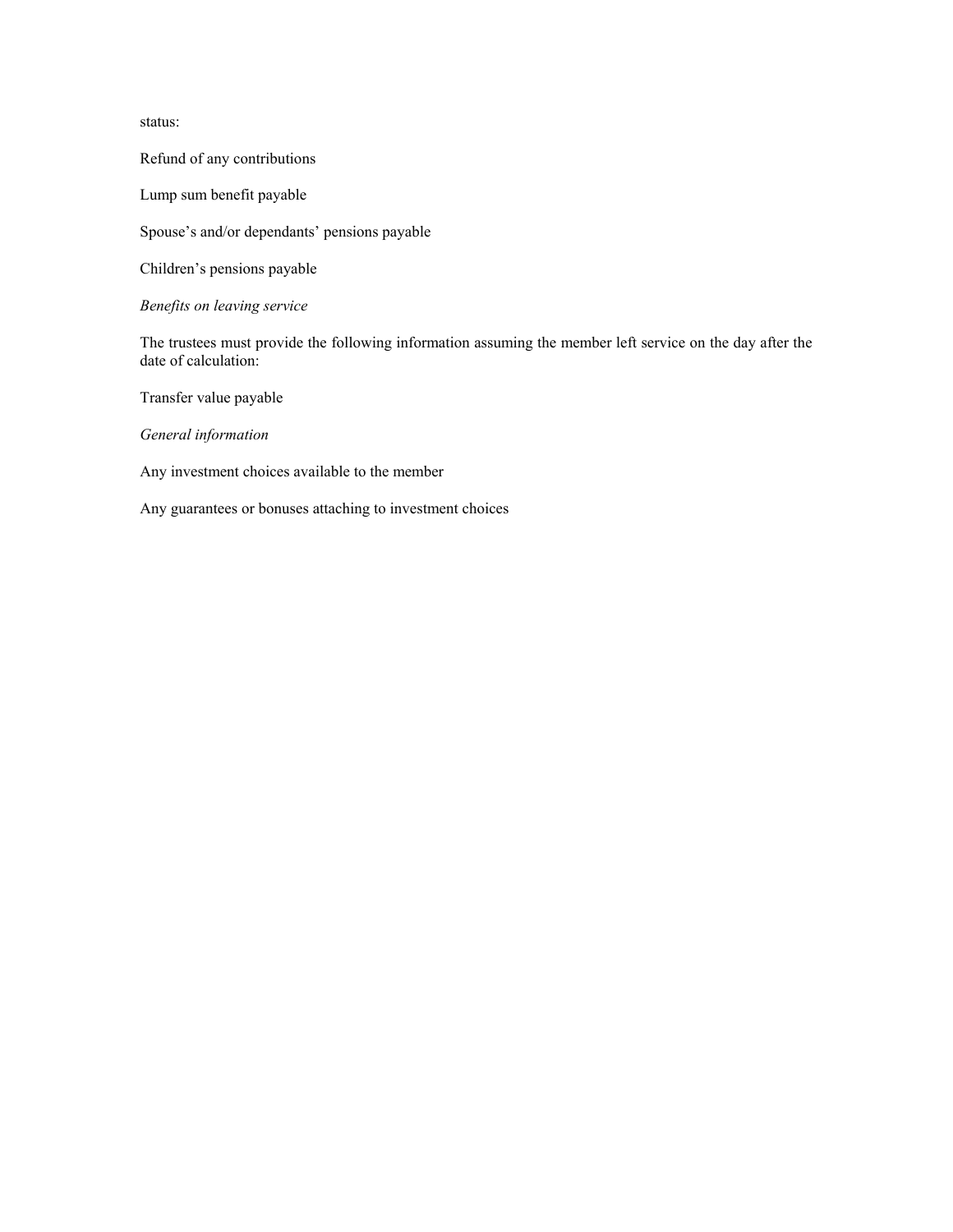## **APPENDIX B – PRSA Projected Benefits**

PRSA providers must provide the following information:

# **General Information**

Date of calculation

Normal Retirement Date

## **Member Information**

Name

Sex

Marital/dependant's status

Date of birth

Salary

*Projected Benefits at Normal Retirement Age* 

The value of the member's retirement account

Maximum amount available as a tax-free lump sum.

Member's pension

Spouse's/dependant's pension

Lump sum option and reduced member's pension

Assumed contribution rate:

- **Member contribution rate**
- **Employer contribution rate**
- **•** Details of any assumed increases in employer and/or employee contribution rates

## *Benefits upon Early Retirement*

The following information must be provided assuming retirement on the date assumed for early retirement in the Benefits Statement:

Age at early retirement

The value of the member's retirement account